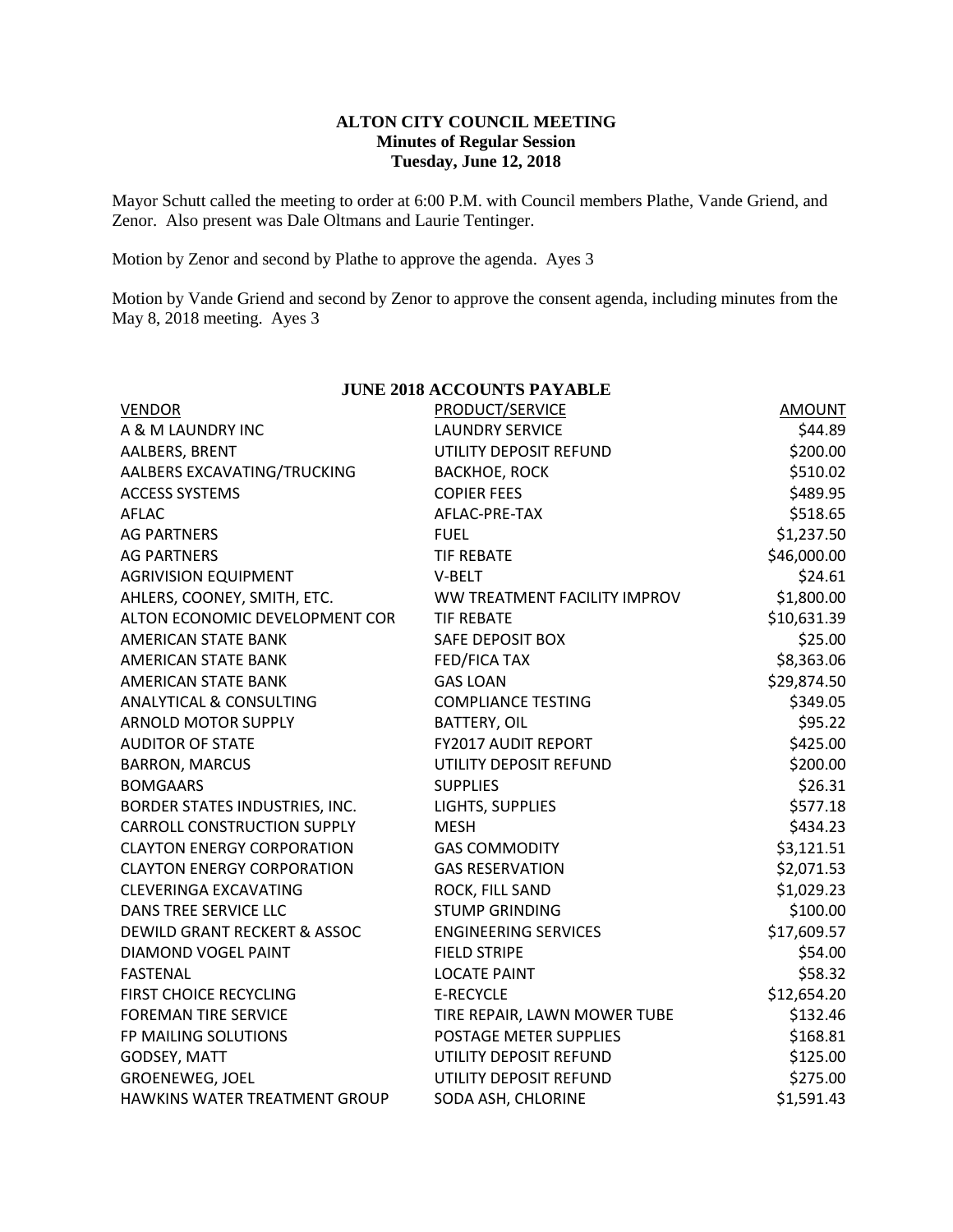| <b>HENTGES PLUMBING</b>            | TOILET REPAIR, FURNACE FILTER | \$136.00     |
|------------------------------------|-------------------------------|--------------|
| HEYING, RANDY                      | <b>ELECTRIC REBATE</b>        | \$120.00     |
| HIBMA, BARB                        | UTILITY DEPOSIT REFUND        | \$150.00     |
| IA CITY/COUNTY MGMT ASSOC          | <b>MEMBERSHIP DUES</b>        | \$120.00     |
| <b>INTEGRITY CONCRETE</b>          | UTILITY DEPOSIT REFUND        | \$100.00     |
| <b>IOWA DEPT OF TRANSPORTATION</b> | <b>SALT ROCK</b>              | \$1,050.00   |
| <b>IOWA LEAGUE OF CITIES</b>       | MEMBERSHIP DUES, REGISTRATION | \$1,286.00   |
| <b>IOWA ONE CALL</b>               | <b>LOCATES</b>                | \$27.00      |
| <b>IOWA STATE TREASURER</b>        | <b>STATE TAX</b>              | \$1,572.00   |
| <b>IOWA UTILITIES BOARD</b>        | <b>ELECTRIC ASSESSMENT</b>    | \$763.45     |
| <b>IPERS COLLECTIONS</b>           | <b>IPERS</b>                  | \$5,470.06   |
| <b>IWIRELESS</b>                   | UTILITY DEPOSIT REFUND        | \$100.00     |
| <b>JANITOR'S CLOSET</b>            | <b>SUPPLIES</b>               | \$114.37     |
| KLAY, VELDHUIZEN, BINDNER, DEJONG  | <b>LEGAL FEES</b>             | \$1,068.20   |
| KOLEY, AUTUMN                      | UTILITY DEPOSIT REFUND        | \$47.58      |
| <b>KOPETSKYS ACE</b>               | MEASURING WHEEL, SUPPLIES     | \$72.98      |
| KUIKEN, PHILIP                     | UTILITY DEPOSIT REFUND        | \$250.00     |
| MCCREADY, JASON                    | UTILITY DEPOSIT REFUND        | \$275.00     |
| MID SIOUX OPPORTUNITY              | DONATION, PROJECT SHARE       | \$1,020.00   |
| MIDAMERICAN ENERGY                 | <b>LIGHTS</b>                 | \$226.96     |
| MIKES WELDING & REPAIR             | PIPE, SUPPLIES                | \$200.10     |
| MISSOURI RIVER ENERGY SERVICES     | <b>REGISTRATION</b>           | \$100.00     |
| MISSOURI RIVER ENERGY SERVICES     | <b>ELECTRIC</b>               | \$37,028.79  |
| MONTEJO, SUE ANN                   | UTILITY DEPOSIT REFUND        | \$300.00     |
| MUNICIPAL MANAGEMENT CORP          | <b>LEAK SURVEY</b>            | \$500.00     |
| <b>MUNICIPAL UTIL-BILLS</b>        | <b>UTILITIES</b>              | \$1,573.95   |
| NASSAU CEMETERY                    | <b>DONATION</b>               | \$500.00     |
| <b>NCC</b>                         | <b>TRAINING</b>               | \$130.00     |
| NEAL CHASE LUMBER CO               | MAILBOXES, SUPPLIES, POSTAGE  | \$1,173.74   |
| <b>NIPCO</b>                       | <b>TREE TRIMMING</b>          | \$613.15     |
| NO STREAKING INC                   | <b>WINDOW CLEANING</b>        | \$85.00      |
| NORTHWEST IOWA PLANNING            | <b>DUES</b>                   | \$608.00     |
| ORANGE CITY MUNICIPAL UTILITIES    | <b>BULK WATER</b>             | \$6,818.92   |
| ONE OFFICE SOLUTION                | <b>OFFICE SUPPLIES</b>        | \$29.08      |
| ORANGE CITY HEALTH SYSTEM          | <b>DRUG TESTS</b>             | \$59.00      |
| <b>ORANGE CITY SANITATION</b>      | <b>GARBAGE HAULING</b>        | \$6,628.45   |
| <b>PAYROLL</b>                     | PAYROLL CHECKS ON 5/31/2018   | \$26,857.67  |
| PUNT, BRAD                         | UTILITY DEPOSIT REFUND        | \$300.00     |
| <b>RICE SIGNS</b>                  | <b>STRAPS &amp; BRACKETS</b>  | \$149.20     |
| SENSIT TECHNOLOGIES                | <b>GAS METER REPAIRS</b>      | \$301.27     |
| SINGH, SHIVINDER                   | UTILITY DEPOSIT REFUND        | \$57.93      |
| <b>SIOUX COUNTY RECORDER</b>       | <b>RECORDING FEES</b>         | \$232.00     |
| <b>SIOUX COUNTY TREASURER</b>      | PROPERTY TAX - HEIMSTRA ADD   | \$367.00     |
| <b>SIOUX COUNTY TREASURER</b>      | TIF REPAYMENT                 | \$266,129.50 |
| SIOUXLAND PRESS                    | <b>PUBLICATIONS</b>           | \$451.45     |
| SKARSHAUG TESTING LAB.             | <b>GLOVE CLEANING/TESTING</b> | \$192.08     |
| <b>SPIREWORKS CREATIVE</b>         | <b>WEBSITE UPDATES</b>        | \$90.00      |
| TOWN & COUNTRY IMPLEMENT           | <b>BASKET TRUCK REPAIRS</b>   | \$3,541.60   |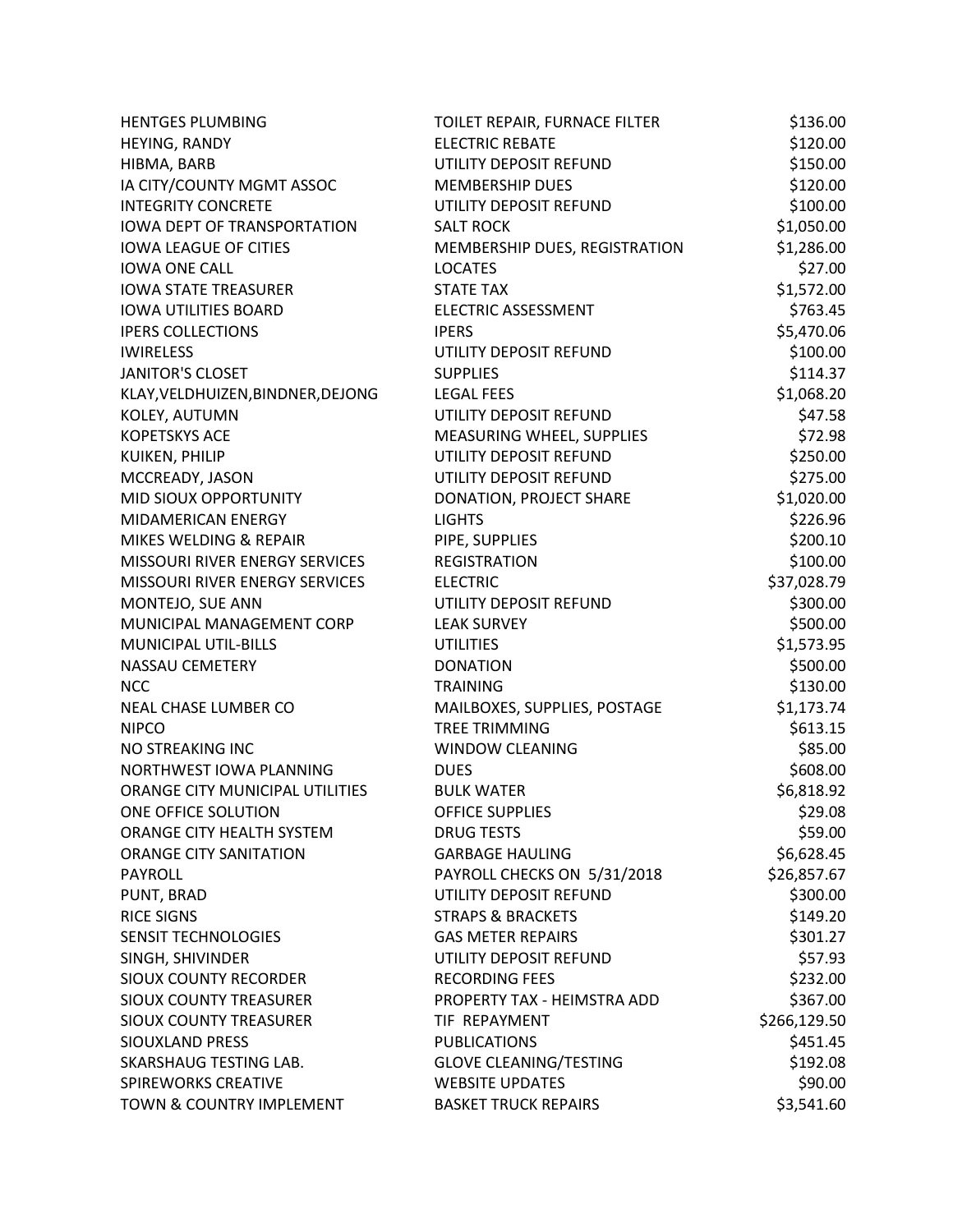| <b>TREASURER - STATE OF IOWA</b> | <b>SALES TAX</b>                    | \$3,405.00   |
|----------------------------------|-------------------------------------|--------------|
| U. S. POSTMASTER                 | PO BOX RENTAL                       | \$92.00      |
| U. S. POSTMASTER                 | <b>POSTAGE</b>                      | \$500.00     |
| <b>USA BLUE BOOK</b>             | SAMPLE BOTTLES                      | \$206.33     |
| UTILITY EQUIPMENT CO.            | <b>BALL CURB</b>                    | \$486.07     |
| <b>VANWYK CONCRETE</b>           | UTILITY DEPOSIT REFUND              | \$115.36     |
| <b>VERIZON</b>                   | <b>CELL PHONES</b>                  | \$197.99     |
| <b>VISA</b>                      | MICROPHONE SYSTEM, SUPPLIES, TRAVEL | \$784.52     |
| <b>VORTHERMS, JENNIFER</b>       | UTILITY DEPOSIT REFUND              | \$200.00     |
| <b>WALTER, TYLER</b>             | UTILITY DEPOSIT REFUND              | \$46.11      |
| WELLMARK BLUE CROSS/BLUE SHIELD  | <b>GROUP INSURANCE</b>              | \$7,624.18   |
| <b>WEST IOWA TELEPHONE</b>       | TELEPHONE, FAX, INTERNET            | \$667.21     |
| <b>ZESTOS</b>                    | UTILITY DEPOSIT REFUND              | \$350.00     |
|                                  | TOTAL ACCOUNTS PAYABLE CHECKS       | \$524,479.87 |

### **WASTEWATER REVENUE BONDS:**

**RESOLUTION 18-21 "RESOLUTION APPROVING AND AUTHORIZING A FORM OF LOAN AND DISBURSEMENT AGREEMENT BY AND BETWEEN THE CITY OF ALTON, IOWA, AND THE IOWA FINANCE AUTHORITY, AND AUTHORIZING AND PROVIDING FOR THE ISSUANCE AND SECURING THE PAYMENT OF \$1,056,000 SEWER REVENUE CAPITAL LOAN NOTES, SERIES 2018, OF THE CITY OF ALTON, IOWA, UNDER THE PROVISIONS OF THE CODE OF IOWA, AND PROVIDING FOR A METHOD OF PAYMENT OF SAID NOTES; APPROVAL OF THE TAX EXEMPTION CERTIFICATE"** was introduced and moved for adoption by Council Member Zenor. Plathe seconded the motion to adopt.

On roll call vote: Ayes: Plathe, Vande Griend, Zenor Nays: None Absent: Jorgensen, Kleinhesselink

Whereupon the Mayor declared the Resolution duly adopted.

## **TRANSFER OF FUNDS:**

**RESOLUTION 18-22 "A RESOLUTION OF THE CITY COUNCIL OF ALTON, IOWA TRANSFERRING FUNDS FROM THE TIF FAIR VIEW MEADOWS 2ND ADDITION PHASE 1 HOUSING FUND FOR DEBT REPAYMENT"** was introduced and moved for adoption by Council Member Vande Griend. Zenor seconded the motion to adopt.

On roll call vote: Ayes: Plathe, Vande Griend, Zenor Nays: None Absent: Jorgensen, Kleinhesselink

Whereupon the Mayor declared the Resolution duly adopted.

**RESOLUTION 18-23 "A RESOLUTION OF THE CITY COUNCIL OF ALTON, IOWA TRANSFERRING FUNDS FROM THE TIF INDUSTRIAL PARK FUND"** was introduced and moved for adoption by Council Member Plathe. Vande Griend seconded the motion to adopt.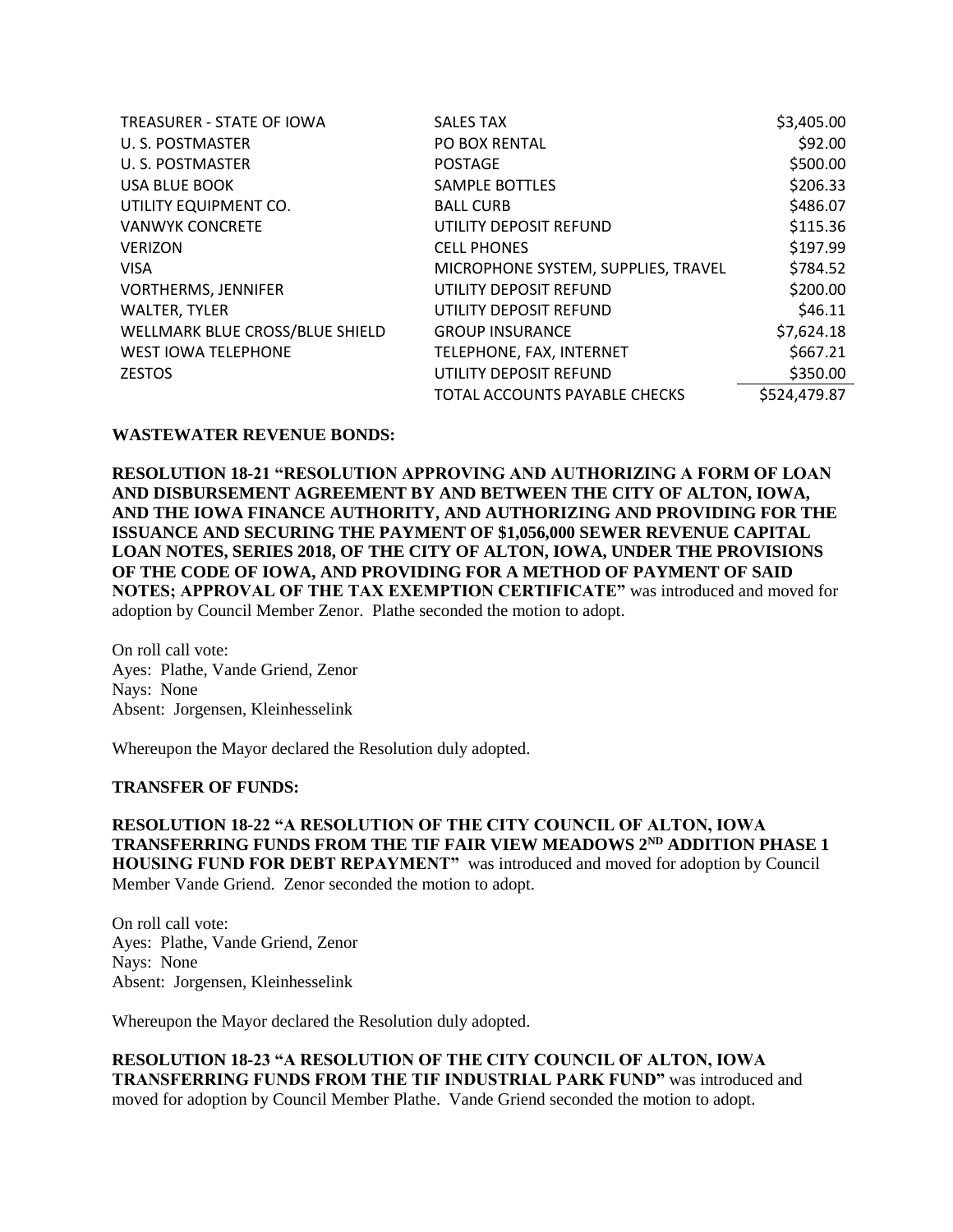On roll call vote: Ayes: Plathe, Vande Griend, Zenor Nays: None Absent: Jorgensen, Kleinhesselink

Whereupon the Mayor declared the Resolution duly adopted.

**CIGARETTE PERMIT:** Casey's General Store submitted a request for renewal of their cigarette permit.

Motion by Zenor and second by Plathe to approve renewal of cigarette permit for Casey's General Store. Ayes 3

**STREETS:** Oltmans presented the Council with a bid from Jellema Construction for 12<sup>th</sup> St and 6<sup>th</sup> Ave Curb Improvements. In speaking to Vander Pol Excavating they were not able to make the timing work for the project.

Motion by Vande Griend and second by Zenor to accept Jellema Construction's bid for repairs on  $12<sup>th</sup>$  St.,  $6<sup>th</sup>$  Ave. and  $4<sup>th</sup>$  Ave. Ayes 3

**BUILDING MAINTENANCE:** Oltmans presented the Council with bids from Reichle Painting and Kustom Painting for maintenance at the Community Building and City Hall.

Motion by Zenor and second by Plathe to accept the bid from Kustom Painting for maintenance work at the Community Building and City Hall. Ayes 3

# **RAILROAD STREET SEWER PROJECT:**

**RESOLUTION 18-24 "RESOLUTION ACCEPTING WORK"** was introduced and moved for adoption by Council Member Plathe. Vande Griend seconded the motion to adopt.

On roll call vote: Ayes: Plathe, Vande Griend, Zenor Nays: None Absent: Jorgensen, Kleinhesselink

**LAND ACQUISITION:** Oltmans informed the Council of his discussion with Adam Blom about purchasing the property adjacent to the City's storage shed**.** Discussion was held. It was the consensus of the Council to reject the purchase price proposed.

**FAIR VIEW MEADOWS:** Discussion was held about the drainage ditch and culvert in the Fair View Meadows Addition. Some adjacent property owners have discussed bringing in dirt and tiling.

**LIBRARY:** The Mayor appointed Lindsey DeJong to serve on the Library Board to replace Janice Gayer.

Motion by Zenor and second by Plathe to approve the Mayor's appointment of Lindsey DeJong to the Library Board. Ayes 3